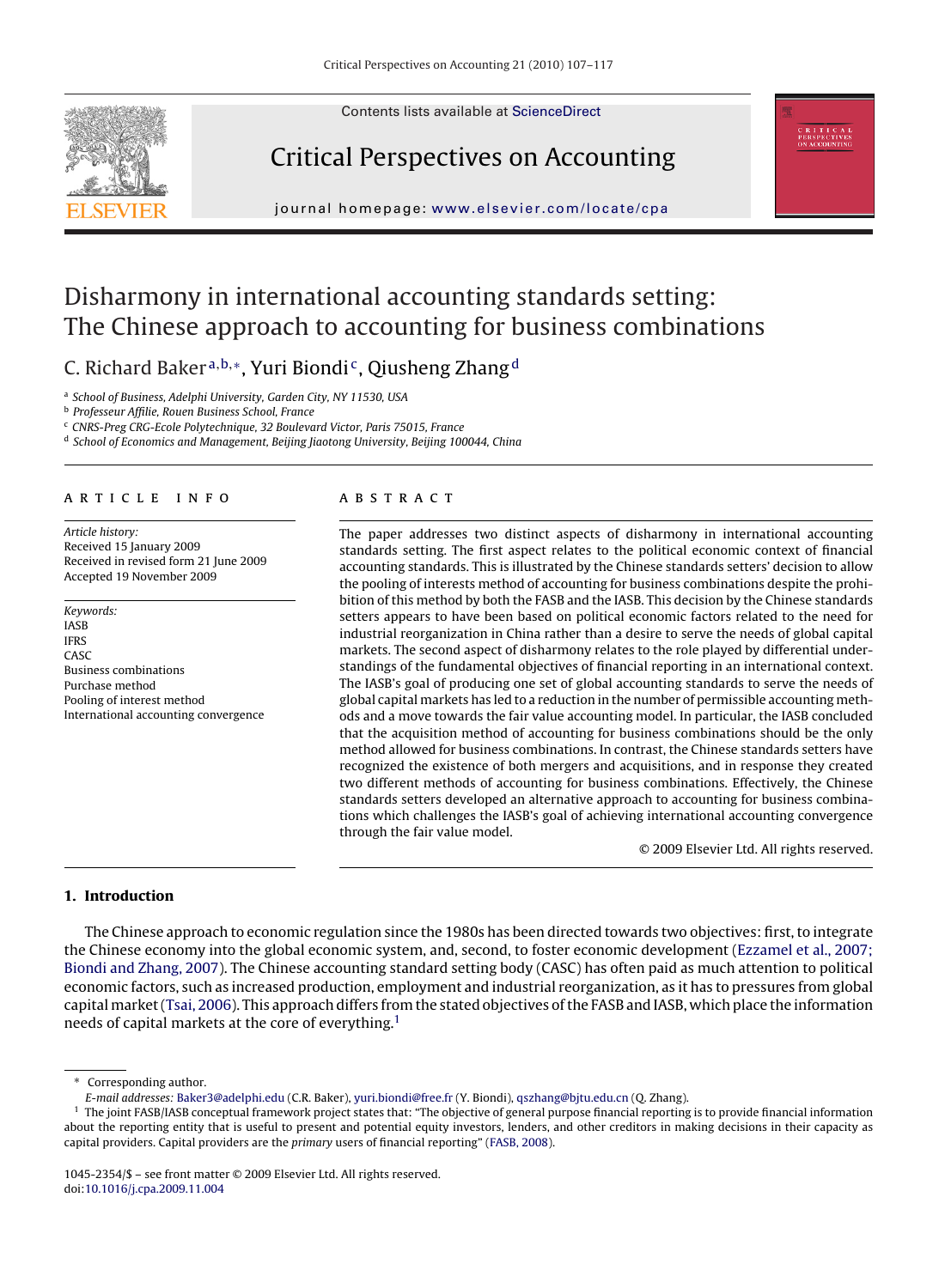The decision taken by the Chinese standards setters to allow the pooling of interests method constitutes an empirical example of the complex interaction between standards setting and its political economic context [\(Ezzamel et al., 2007\).](#page--1-0) The Chinese decision also reveals the presence of disharmony in international accounting standards setting [\(De Lange and](#page--1-0) [Howieson, 2006; Stolowy and Jeny-Cazavan, 2001\).](#page--1-0) In their drive to achieve a single set of global accounting standards, the IASB, allied with the FASB, concluded that virtually all business combinations are acquisitions, and that there should be only one method of accounting for business combinations (i.e. the purchase or acquisition method). In contrast, the Chinese standards setters acknowledged the existence of business combinations that are not acquisitions (i.e. mergers), and they decided that mergers should not be accounted for by the acquisition method, but rather by the pooling of interests method instead. In essence, the capital markets orientation of the FASB and IASB blinded them to the existence of mergers, while the political economic context led the Chinese standards setters to recognize that mergers may actually be the most common types of business combination ([Jackson and Miyajima, 2007\).](#page--1-0)

Despite the proclamations of the IASB to the contrary, there has been considerable resistance to IASB standards from various directions, not only the Chinese ([Ding et al., 2005; Stolowy and Jeny-Cazavan, 2001\).](#page--1-0) For example, the French accounting standards setters rejected the non-amortization of acquisition goodwill in two decisions (Nos. 2005-9 and 2005-10).<sup>2</sup> The Japanese accounting standards setters manifested their dissent to IFRS 3 (Business Combinations) in several comment letters issued in 2001, 2003, and 2005. In 2006, the Chinese, Japanese and Korean standards setters joined together in an initiative which permits the continued use of pooling under certain circumstances ([CASC, 2006\).](#page--1-0) The Japanese standards setters authorized the pooling of interest method to be used in their national standards until December 2008, when they eliminated it "to respond to the assessment of equivalence with the European Union" [\(ASBJ, 2009, p](#page--1-0). 2). In addition, [Biondi and Zhang \(2007\)](#page--1-0) and [Peng and Bewley \(2009\)](#page--1-0) have demonstrated that even though China has adopted fair value accounting as mandated by IFRS to some extent, substantial divergences between Chinese standards and IFRS exists in practice.

In this paper we argue that the actions of the various national accounting standards setters which allow or require accounting methods that differ from IFRS may be based on political economic factors rather than the needs of capital markets. In particular, the Chinese standards setters' decision to authorize the pooling of interests method reflects the context of large scale industrial reorganization taking place in China [\(Xu and Uddin, 2008\).](#page--1-0) The pooling method provides greater flexibility to banks and large industrial groups when reorganizing their operations without the need to refer to unreliable fair market value measures as required by IFRS3 [\(Pan, 2002; Huang et al., 2004; Busse von Colbe, 2004\).](#page--1-0)

The remainder of this paper is organized as follows. The first section discusses the previous accounting literature dealing with disharmony in international accounting standards setting. The second section discusses the accounting standards setting process in China and provides an empirical case example of a business combination under common control. The third section discusses the Chinese decision from a political economic perspective. The fourth section discusses the pooling of interests method from an accounting theory perspective. The final section summarizes the main arguments of the paper and concludes.

### **2. Theoretical background and review of prior literature**

This paper presents an argument that has been discussed previously in the accounting research literature. The argument is basically that:

- International Financial Reporting Standards (IFRS) are intended to serve the needs of international capital markets.
- In certain countries, accounting standards are also based on political economic factors, such as macro-economic policy making, economic development, and industrial reorganization.
- Certain international accounting standards may be rejected or modified by certain countries to meet the particular needs of the political economy in which the accounting standards operate.

The effort to establish a unique set of accounting standards to serve the needs of global capital markets, as well as satisfying the political economic needs of a particular nation state, is a daunting task. Rather than acknowledging the need of national standards setters to consider political economic factors when establishing accounting standards, the IASB has focused on the information needs of investors and creditors in global capital markets. This has led to a reduction in the number of allowable methods and a move towards the fair value accounting model in order to achieve global convergence of accounting standards, as well as counter efforts by a variety of political forces who seek greater control over the international accounting standards setting process.<sup>3</sup>

In this paper we argue that accounting and accountability are by no means unconcerned with political economic factors. Accounting standards form an integral part of the regulation of the economic system [\(Knorr Cetina and Preda, 2005\).](#page--1-0) Accounting standards integrate the institutional structure that frames and shapes economic activity [\(Burchell et al., 1980\).](#page--1-0) The consequences of one accounting method or another may induce different kinds of behavior and privilege certain stakeholders as compared with others ([Hopwood, 1983\).](#page--1-0) In a socio-economic world laden with bounded rationality and asymmetries of

These decisions are primarily applicable to single companies and not listed groups.

 $3$  See [Norris \(2009\)](#page--1-0) for a discussion of political pressures brought to bear on the IASB to modify accounting for financial instruments.